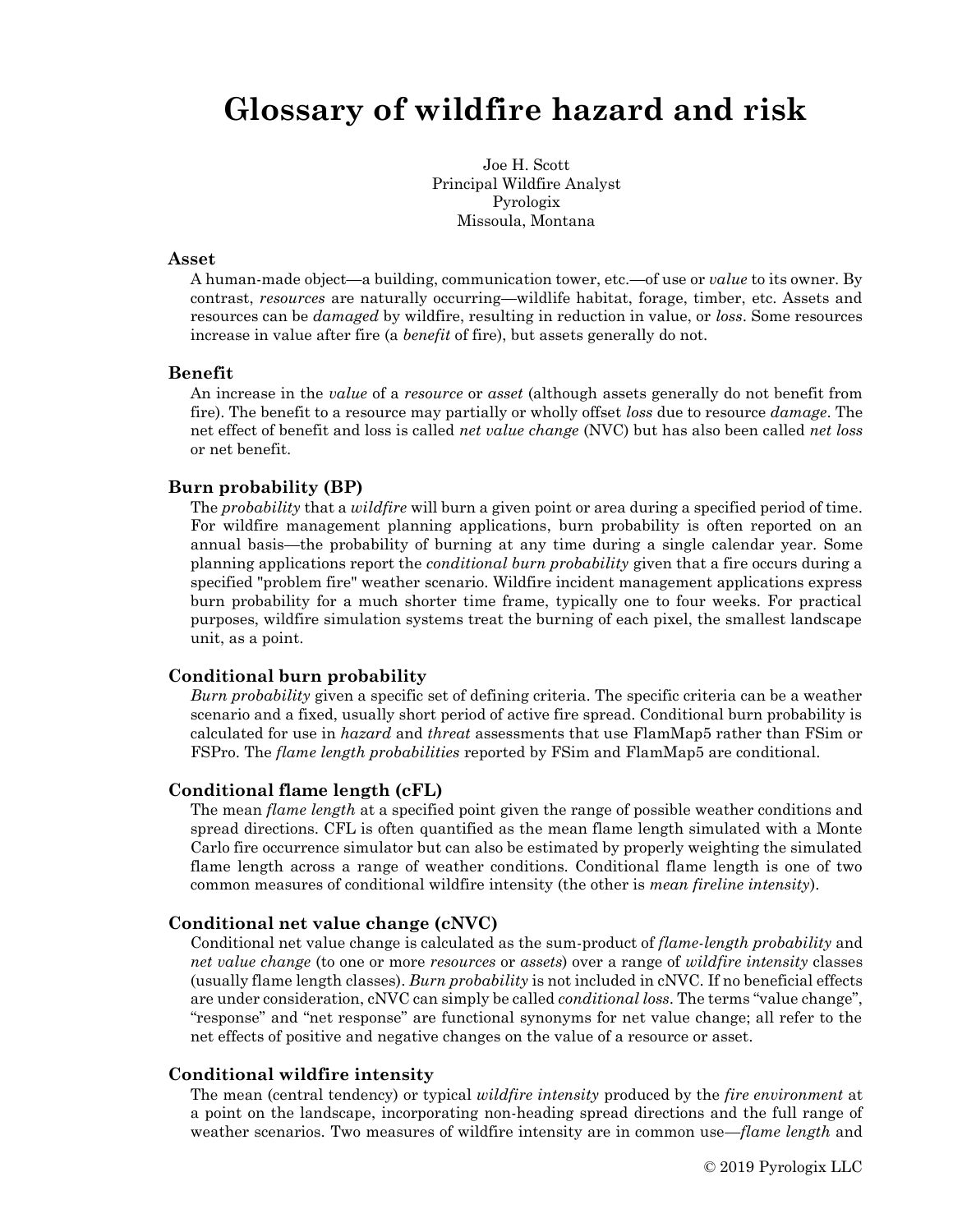*fireline intensity*. Flame length is used commonly in contemporary wildfire hazard and risk assessments. When using a Monte Carlo wildfire simulation system, *conditional flame length* (CFL) is the mean flame length of the iterations that burned a particular landscape pixel. The FSim wildfire simulation system also produces an output raster for *mean fireline intensity* the mean fireline intensity of the iterations that burned each landscape pixel. Conditional wildfire intensity refers to the typical contemporary, not historical, wildfire intensity

## **Damage**

An adverse physical change of an *asset* or *resource*. Damage is physical change, not the effect of that change on *value* (that is *loss*). The consumption of a building, death of desirable trees in a forest stand, and degradation of air quality are examples of damage a wildfire can cause. Damage can be direct or indirect. Examples of direct wildfire damage include tree mortality and consumption of buildings. Examples of indirect wildfire damages include reduction of forest productivity due to soil erosion and sedimentation of a reservoir.

## **Effects**

The anticipated *benefits* and *losses* to *resources* and *assets*, typically quantified primarily as a function of *fire intensity*.

#### **Effects analysis**

The analysis of likely or anticipated response (*benefits* and *losses*) of *resources* and *assets* to wildfire, typically quantified as a function of fire intensity.

## **Ember load**

The number or mass of embers per unit area. Ember load is quantified where embers land (after being lofted at another location).

## **Exceedance probability (EP)**

The *probability* of exceeding a specified quantity of beneficial or adverse effect during a specified period of time. An EP curve is a graphical representation of EP over a range of possible quantities.

## **Expected loss**

*Expected value* of *loss* due to wildfire, calculated as the product of *burn probability* and conditional loss if a fire were to occur. Expected loss considers only the adverse effects of a fire, whereas *expected net value change* also considers any potential offsetting beneficial effects, such as improvement in wildlife habitat.

## **Expected net value change (eNVC)**

Expected net value change is calculated as the product of *burn probability* and *conditional net value change*. Expected net value change is a risk-neutral measure of the wildfire risk to resources and assets. If no beneficial effects are under consideration, expected net value change can simply be called *expected loss*. The terms value change, response and net response are functional synonyms for net value change; all refer to the net effects of positive and negative changes on the value of a resource or asset.

## **Expected value**

Expected value is the probability-weighted mean outcome, a measure of the central tendency of outcomes. For example, if a system or simulation has a 90 percent *probability* of producing an outcome of 0, a 9 percent chance of an outcome of 10, and a one percent chance of an outcome of 1000, then the expected value is 10.9, as shown in the table below. Notice that 10.9 is not among the possible outcomes.

|             |         | Expected |
|-------------|---------|----------|
| probability | outcome | value    |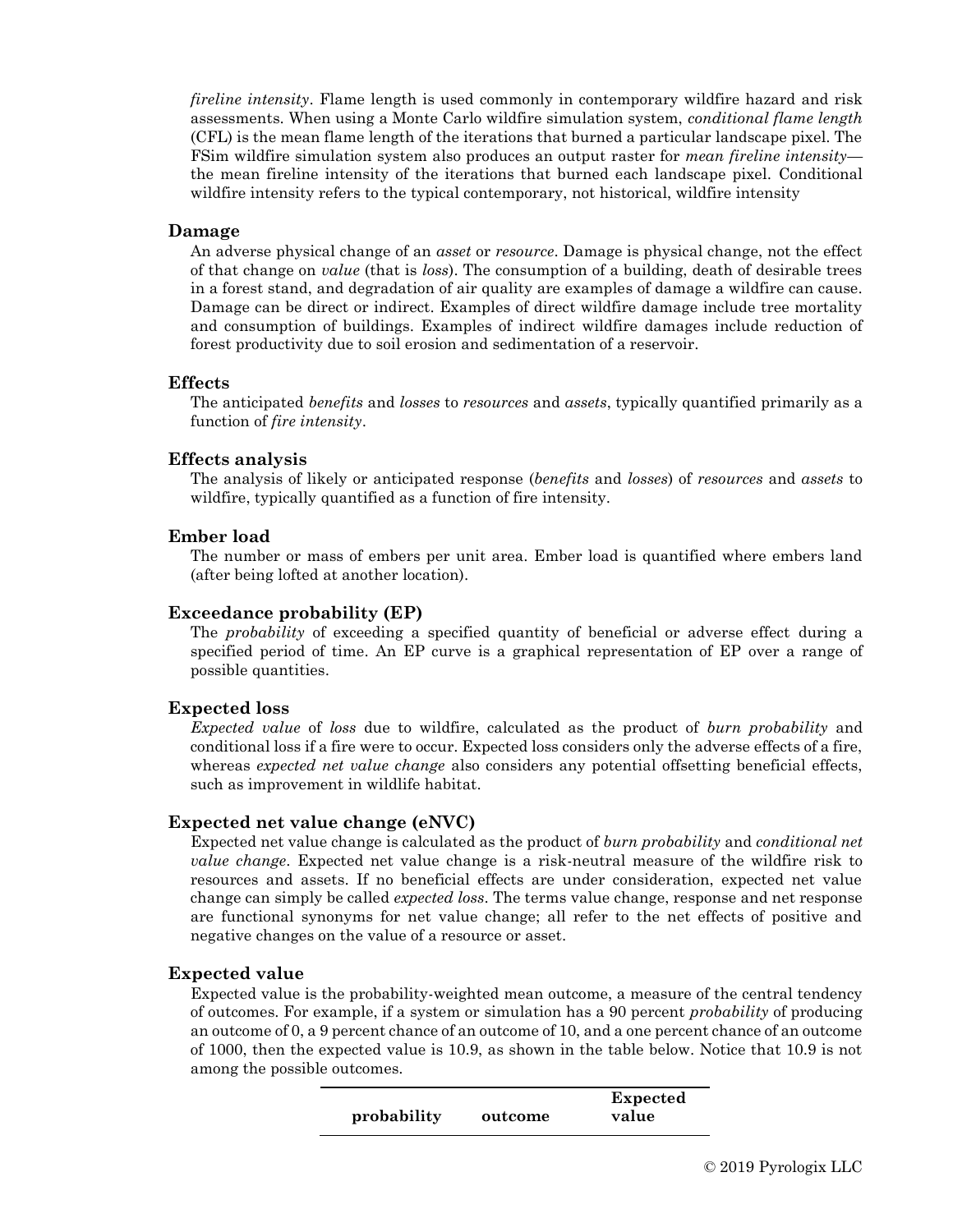| -91  |      |
|------|------|
| 0.09 | 0.9  |
| 0.01 |      |
|      | 10.9 |

## **Exposure**

The spatial coincidence of *wildfire hazard* (*likelihood* and *intensity*) with the location of a *resource* or *asset*. For example, a building (asset) in a flammable forest (hazard) is exposed to wildfire. Exposure can be intentional or incidental. A valuable but flammable forest is incidentally exposed to damage from wildfire, because the forest cannot be physically separated from the hazard. The construction of a residential building in the same flammable forest is intentional exposure to the same hazard.

## **Exposure analysis**

An assessment of *wildfire hazard*—*likelihood* and *intensity*—where *resources* or *assets* are located.

#### **Fire**

A self-perpetuating process of combustion characterized by the emission of heat, usually accompanied by flame and smoke.

## **Fire modeling landscape**

A *raster*-format *geospatial* characterization of fuel (surface fuel model, canopy base height, and canopy bulk density), vegetation (canopy cover and stand height) and topography (slope, aspect and elevation) needed to simulate potential fire behavior and fire growth across a landscape. For use in United States Forest Service spatial wildfire simulation systems (FlamMap, FARSITE, etc.), the fire modeling landscape must be in the form of an LCP file (Finney 1998).

#### **Fire occurrence**

An instance of a *wildfire* event; a *wildfire incident*. Fire occurrence can be characterized for a specified area during a specified period of time: frequency, density, start location, start date, fuel type, final size, management objective, and so on.

#### **Fireline intensity (FLI)**

The rate of heat release per unit length of flaming fire front, calculated as the product of heat content, fuel consumption during flaming front passage, and rate of spread.

#### **Flame-length exceedance probability (FLEP)**

The *conditional probability* of observing fire intensity above (exceeding) a specified flame length, given that a fire occurs.

## **Flame-length probability (FLP)**

The *conditional probability* of observing *fire intensity* in a specified flame-length class, given that a fire occurs. The sum of FLP values at a point is therefore 1.

#### **Frequency**

The number of occurrences of an event per unit time.

#### **Frequency density**

The number of occurrences of an event per unit time and per unit area. For example fireignition frequency density is the number of fire ignitions per unit time per unit area (for example, ignitions per year per million acres).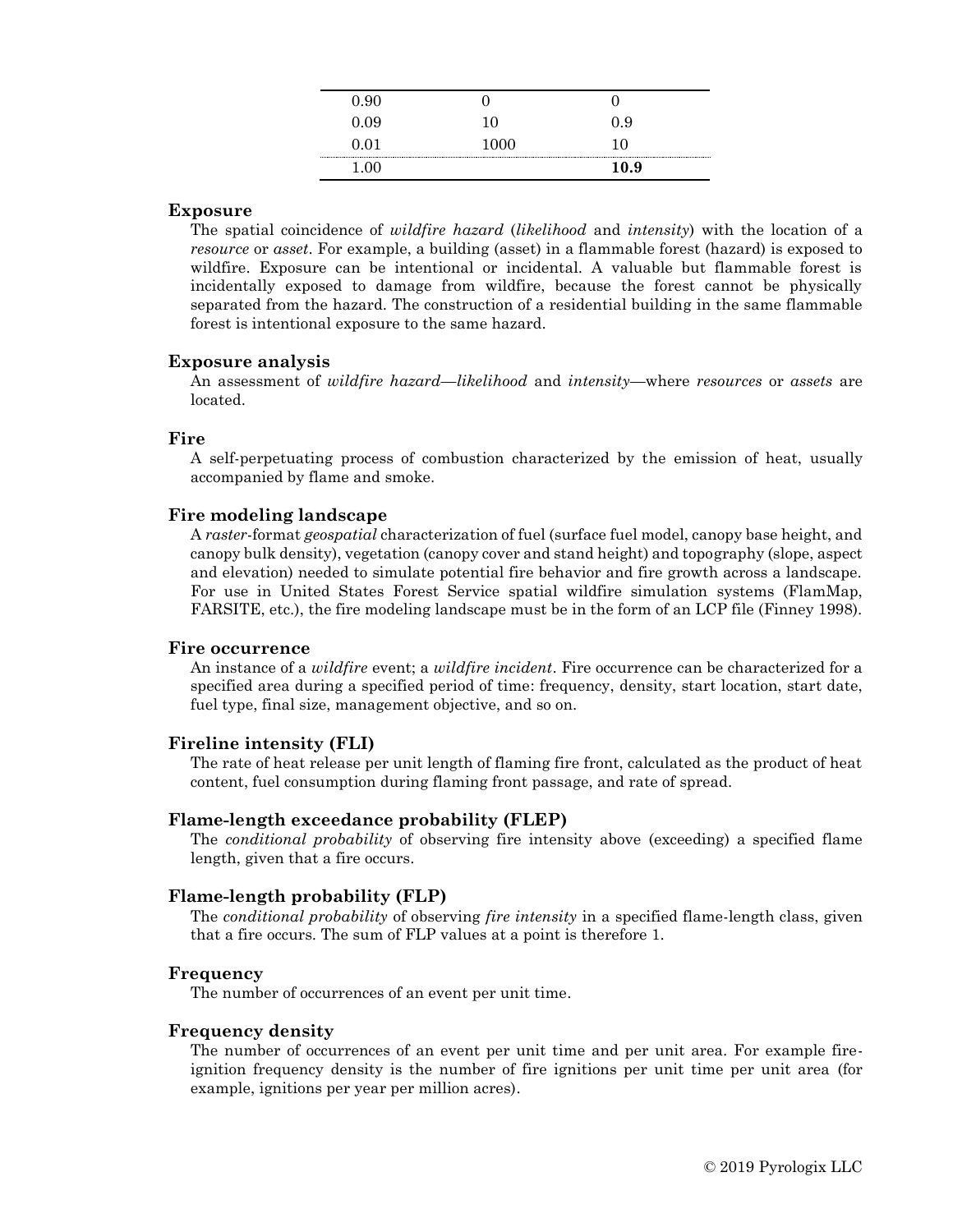## **Fuelscape**

A *raster*-format geospatial characterization of ground, surface and canopy fuel across a landscape, typically consisting of one or more fuel characteristics data layers. For fire behavior modeling, a fuelscape consists of geospatial data layers representing surface fuel model, canopy base height and canopy bulk density. Fuelscape is functionally synonymous with *fire modeling landscape*. Other geospatial data layers required for geospatial fire modeling include topography characteristics (slope, aspect, elevation) and vegetation characteristics (forest canopy cover and height).

#### **Geospatial**

Of or pertaining to locations on the surface of the Earth.

#### **Grid cell**

A grid cell—also called a *pixel*—is the smallest addressable unit in a *raster* dataset.

#### **Harm**

Injury to a person. Harm is analogous to *damage*. Damage occurs to anthropogenic or natural objects—assets or resources—whereas harm occurs to persons.

#### **Hazard**

A physical situation with potential for harm to persons or damage to resources and assets. Wildfire hazard can be described qualitatively as a fire environment—fuel, weather, topography, and ignitions—with potential for causing harm or damage, or quantitatively by two characteristics: (1) the probability of a fire occurring at a specific point during a specified time period, and (2) the expected distribution of intensity given that the event does occur. Wildfire hazard at a given location on the landscape is quantified as: (1) burn probability and (2) conditional wildfire intensity given that a fire does occur. Those two characteristics can be combined into a single spatially resolved measure of wildfire hazard: integrated wildfire hazard. It is important to note that since the definition of risk in the wildfire context is expanded to include beneficial as well as negative effects, the consideration of wildfire likelihood and intensity (in other words, hazard) should be expanded as well.

#### **Highly valued resource or asset (HVRA)**

A *resource* or *asset* that is "likely to warrant protection if found to be at risk". Low-value *assets* like outbuildings are often left unanalyzed so that efforts can be focused on the more highly valued resources and assets.

#### **Ignition density**

Number of wildfire ignitions per unit area.

#### **Ignition density grid**

*Raster*-format *geospatial* data representing the number of *wildfire* ignitions per unit area.

#### **Ignition frequency**

Number of *wildfire* ignitions per unit time.

## **Ignition frequency density**

The number of *wildfire* ignitions per unit time and per unit area.

## **Ignition probability**

The probability of an ignition occurring during the specified time period, usually one day or one year, expressed as a fraction (0-1) or a percentage (0-100).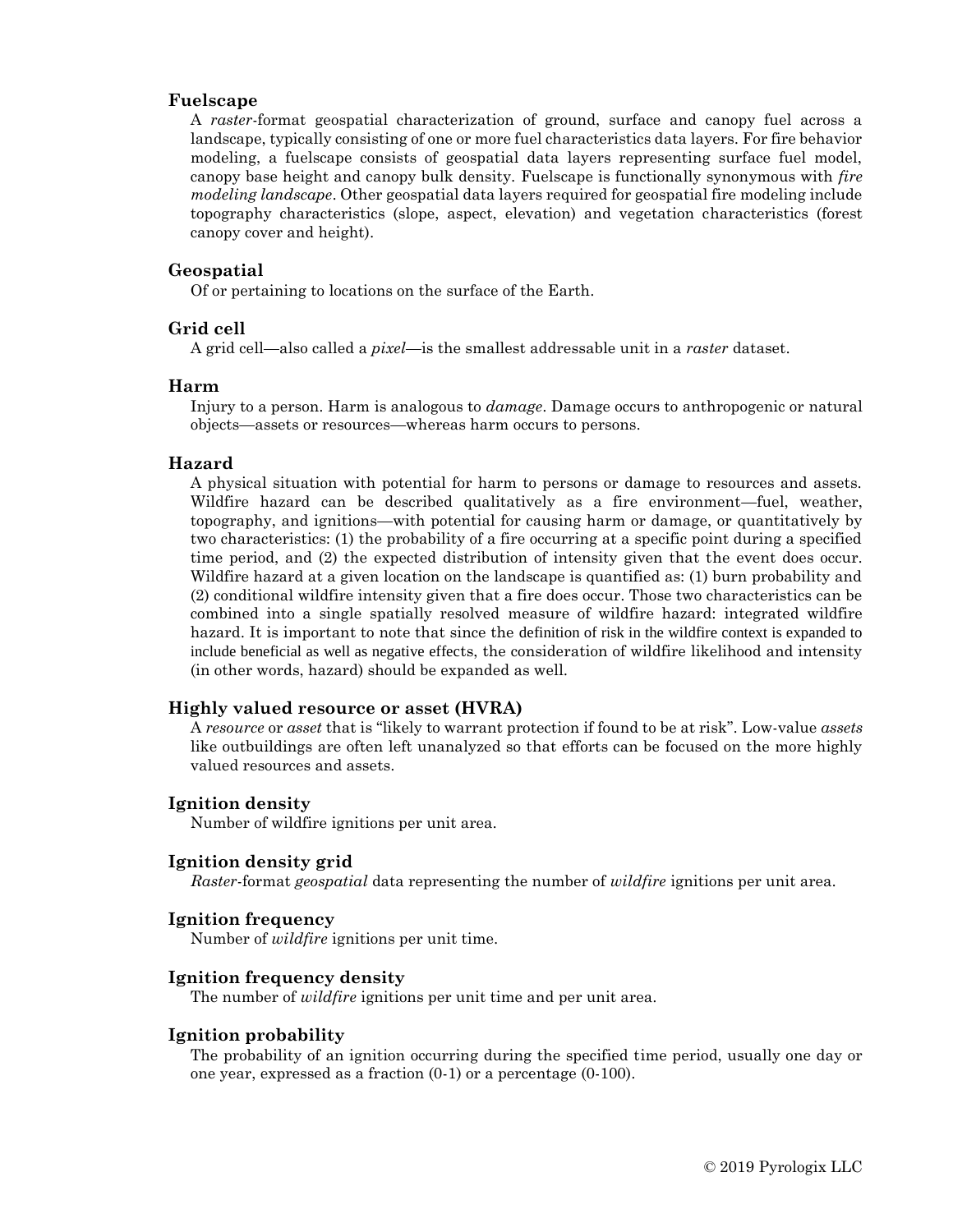# **Integrated wildfire hazard**

Integrated wildfire hazard combines the two components of *wildfire hazard*—*burn probability* and *conditional wildfire intensity*—into a single characteristic that can be mapped. Integrated wildfire hazard is the product of burn probability and conditional wildfire intensity; it is expressed as either as the expected flame length or as the expected fireline intensity, depending upon which is used to characterize wildfire intensity.

# **Intensity**

The rate of energy release of a *natural phenomenon*. Intensity is generally considered to be the primary effects-causing characteristic of a *wildfire* and other natural phenomena. Hurricane and tornado intensity is measured by wind speed. Wildfire intensity is measured as *fireline intensity* or *flame length*.

# **Likelihood**

Non-technical synonym for *probability*.

# **Loss**

The reduction in *value* of a *resource* or *asset*.

# **Natural hazard**

A hazardous natural phenomenon; a peril arising from a source that occurs naturally (as opposed to a technological hazard such as a nuclear meltdown). "Natural peril" is a better term.

# **Net value change**

The net effect of both damaging and beneficial effects on the *value* of a *resource* or *asset*, whether it increases or decreases. Negative numbers for net value change indicate a *net loss*; positive numbers indicate a *net benefit*.

# **Peril**

A source of risk. Wildfire is a peril; so are hurricanes, earthquakes, and tornadoes. Also: technological phenomena like icy roads or a nuclear accident.

# **Pixel**

A pixel—for picture element—is also called a *grid cell*. It is the smallest addressable unit in a *raster* dataset.

# **Probability**

The *likelihood* that an event will occur during a specified period of time, typically defined as the relative frequency of an event; the ratio of the number of cases that represent the event to the total number of cases.

# **Resource**

A resource is something found in nature and necessary or useful to people—wildlife habitat, forage, timber, etc. By contrast, *assets* are anthropogenic objects—buildings, communication towers, roads, etc.—of *value* to its owner. Assets and resources can be *damaged* by wildfire, resulting in *loss* of *value*. Some resources increase in value after fire (a *benefit* of fire), but assets generally do not.

# **Risk**

Generally, risk is the potential for realization of adverse or beneficial consequences to HVRAs. Although there exists no single, best measure of risk, in this risk assessment framework we quantify the potential for effects as the expected value of the probability of an event occurring multiplied by the magnitude of the effect, given that an event has occurred.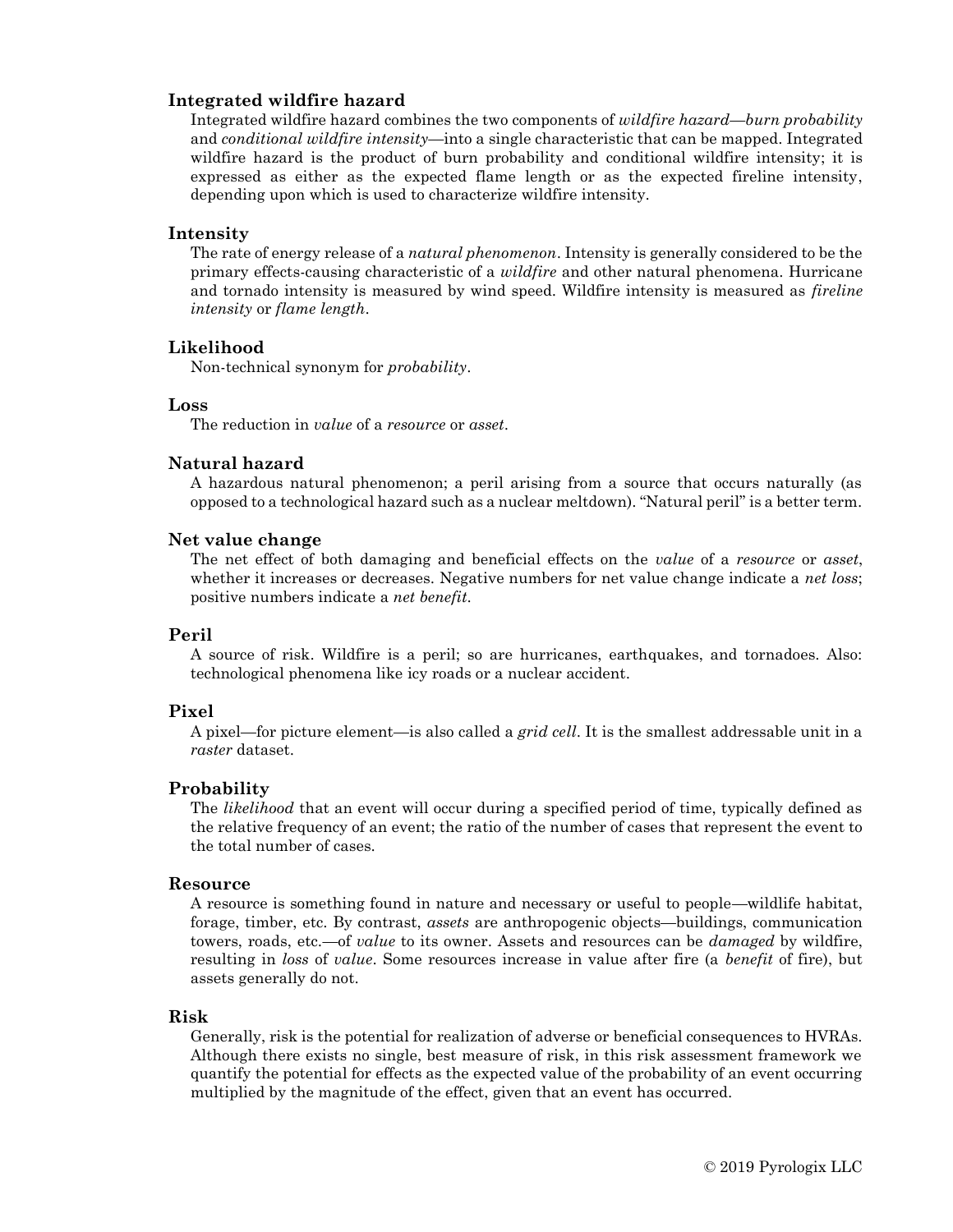## **Risk assessment**

An appraisal of the interaction of *wildfire hazard* and the *vulnerability* of *resources* and *assets* in a defined area. Components of wildfire hazard include the *probability* of burning and the *intensity* given that a burn occurs. Components of HVRA vulnerability include *exposure* and *susceptibility*.

## **Risk compensation**

An adjustment in behavior (usually *exposure*) in response to a change in other risk factors (*hazard* or *susceptibility*). *aka* risk homeostasis.

# **Risk management**

"Risk Management is the identification, assessment, and prioritization of risks followed by coordinated and economical application of resources to minimize, monitor, and control the probability and/or impact of unfortunate events" (Hubbard 2009, p. 10)

#### **Risk source**

The propensity for a location to produce (be a source of) *risk* to *assets* or *resources*. Risk source refers to locations where damaging wildfires originate, even if the damage occurs elsewhere.

#### **Risk transmission**

A situation in which the adverse effects of a natural hazard occur some distance from where the event initiates.

## **Susceptibility**

The propensity of an asset or resource to experience an effect as a result of burning at a given level of wildfire intensity. An asset or resource that is easily damaged by a low-intensity wildfire is susceptible, whereas one that is difficult to damage even with a high-intensity wildfire is resistant. Modifications to a building (changing to a fire-resistant roof covering, screening vents, etc.) make it less susceptible to fire damage. The term susceptibility is used for the propensity to experience either an increase or decrease in value.

# **Threat**

The *expected value* of *loss*; nearly synonymous with risk but specifically excludes any potential for beneficial fire effects.

#### **Uncertainty**

Imperfect information or a lack of knowledge. Uncertainty can manifest in many forms, and in risk analyses often relates to understanding of the *probabilities* of events. Uncertainty can also relate more to knowledge gaps, linguistic confusion, or unknown preferences.

## **Value**

The worth or importance of an *asset* or *resource*.

# **Value change**

The change in *value* of a *resource* or *asset* arising from an event such as *wildfire*. Some resources or assets experience offsetting beneficial and adverse effects, so the term *net value change* is often used to acknowledge that these offsetting effects have been accounted.

# **Vulnerability**

The combination of *exposure* and *susceptibility* of a *resource* or *asset* to a *peril*.

# **Wildland fire**

A *fire* burning in vegetation. Also called landscape fire or land-cover fire. A wildland fire can be planned or unplanned. A planned wildland fire is a prescribed fire or controlled burn. An unplanned wildland fire is a *wildfire*.